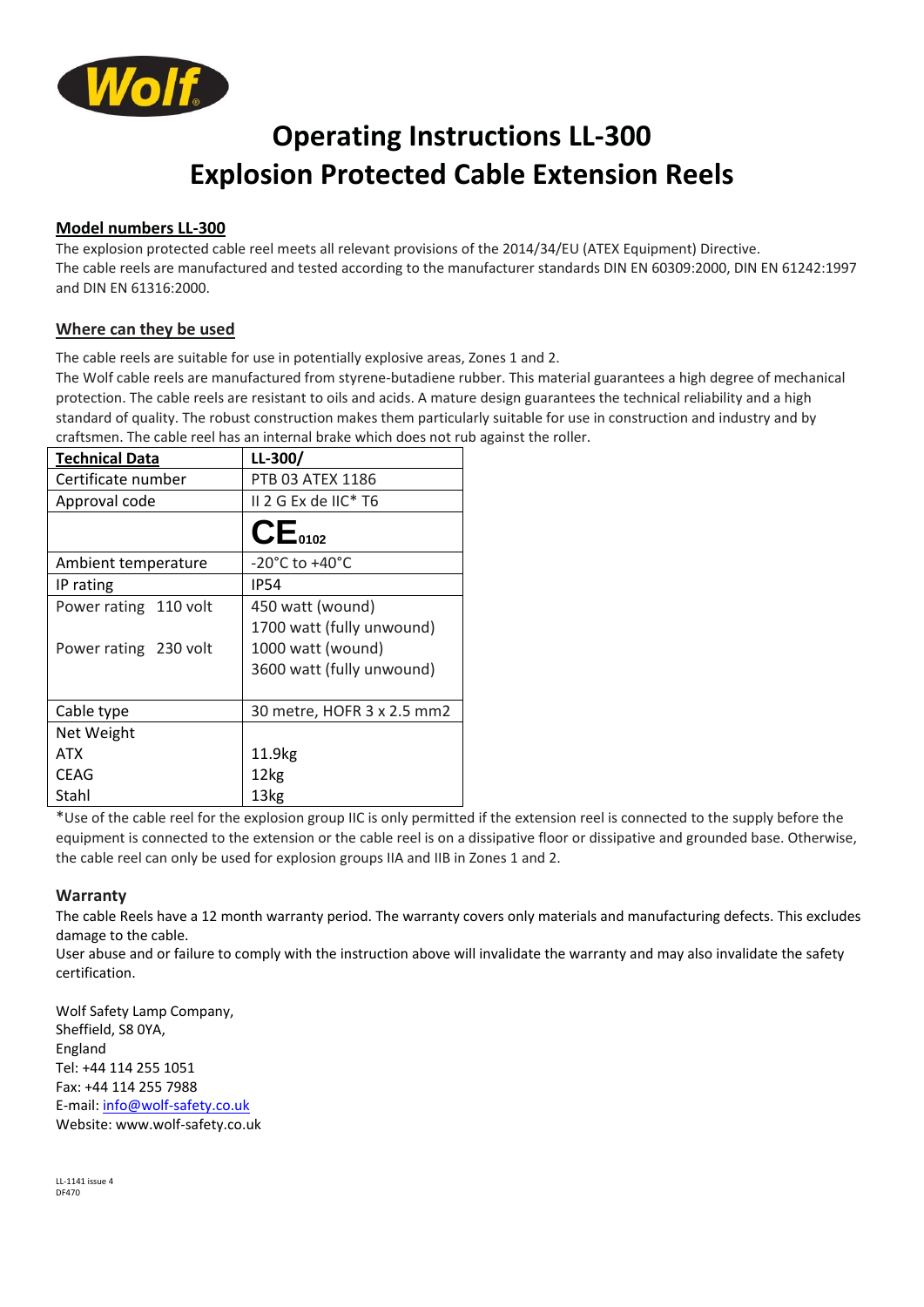**Operating Instructions Explosion protected cable reels** 

**Types 502Ex and 518Ex** 











**Zone 1, Device Category 2 (2014/34/EU)** 

**GIFAS ELECTRIC GmbH – Borsigstr. 9, 41469 Neuss-Norf Telephone 02137 / 105-0, Fax 02137 / 105-230 – http://www.gifas.de Certified according to ISO 9001 and 14001**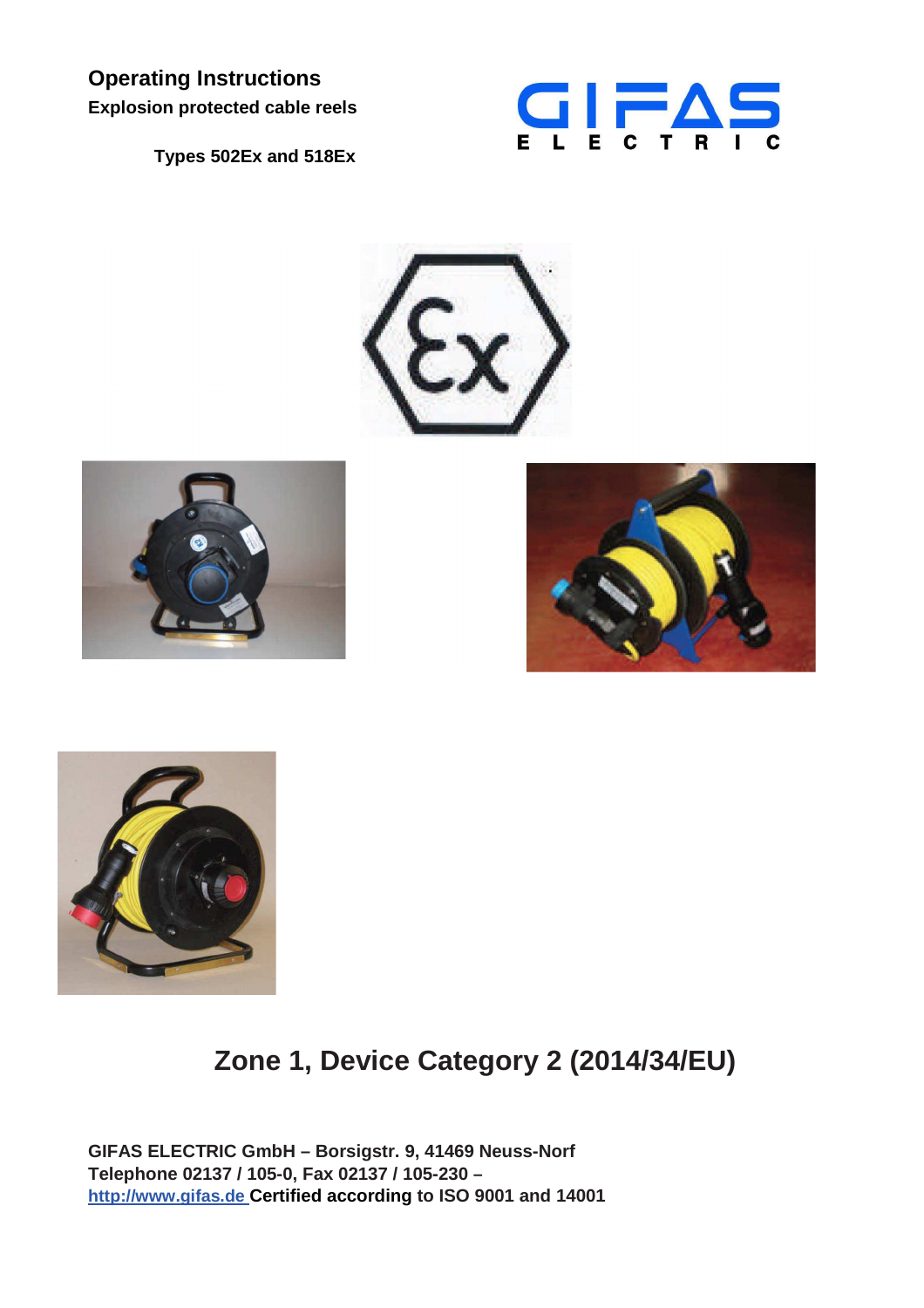## **Operating Instructions**



## **Types 502Ex and 518Ex**

## **Contents:**

- 1 Area of application and characteristics 4. Compliance with standards<br>2 Technical data 5. Servicing and maintenance
- 2 Technical data 5. Servicing and maintenance
- 3 Safety notes 6. Repairs and maintenance

## **1. Area of application and characteristics**

The cable reels are suitable for use in potentially explosive areas of Zones 1 and 2.

GIFAS cable reels are manufactured from styrene-butadiene rubber. This material guarantees a high mechanical load capacity. The cable reels are thus resistant to oils and acids. A mature design guarantees the technical reliability and the high standard of quality. The robust construction makes them particularly suitable for use in construction and industry and by craftsmen. The 502Ex cable reel has an internal brake which does not rub against the roller.

| 2. Technical data                                                                                                                    | 502Ex | 518Ex                                                                                                                                                   |
|--------------------------------------------------------------------------------------------------------------------------------------|-------|---------------------------------------------------------------------------------------------------------------------------------------------------------|
| Device designation according to<br>2014/34/EU                                                                                        |       | II 2 G CE 0102                                                                                                                                          |
| <b>Explosion protection EC-Type</b><br><b>Examination Certificate Rated</b><br>voltage: Rated current: Ambient<br>temperature range: |       | EEx de IIC T6 EEx de IIA/IIB* T6 PTB 03 ATEX 1186 up<br>to 750 V, 50/60Hz** max. 16 A** -20 °C to +40 °C                                                |
| Protection classification: Protection<br>class: Maximum load Cable 3x2.5<br>qmm: Cable 5x2.5 qmm:                                    |       | IP54 min. IP 54, max. IP66*** Protection class 2,<br>insulated wound 1000 W / 230 V unwound 3600 W / 230<br>V wound 4800 W / 400 V unwound 11000W/400 V |
| 502Ex net weight:                                                                                                                    |       | approx. 4 kg approx. 8 kg                                                                                                                               |
| Maximum cable lengths:                                                                                                               |       | 50 m $3x2.5$ qmm 45 m + 5 m $3x2.5$ qmm                                                                                                                 |
|                                                                                                                                      |       | 30 m 4x2.5 qmm 45 m + 5 m 4x2.5 qmm                                                                                                                     |
|                                                                                                                                      |       | 30 m $5x2.5$ qmm $45$ m $+$ 5 m $5x2.5$ qmm                                                                                                             |

Use of the 502Ex cable reel for the explosion group IIC is only permitted if the cable is connected first or the cable reel is on a dissipative floor or dissipative and grounded base. Otherwise, the cable reel can only be used for explosion groups IIA and IIB in all Zones.

\*\* The rated values are maximum values. The actual electrical values are determined by the installed electrical operating equipment. See the information on the rating plate.

\*\*\* The protection classification depends on the installed plug connectors. See the information on the rating plate.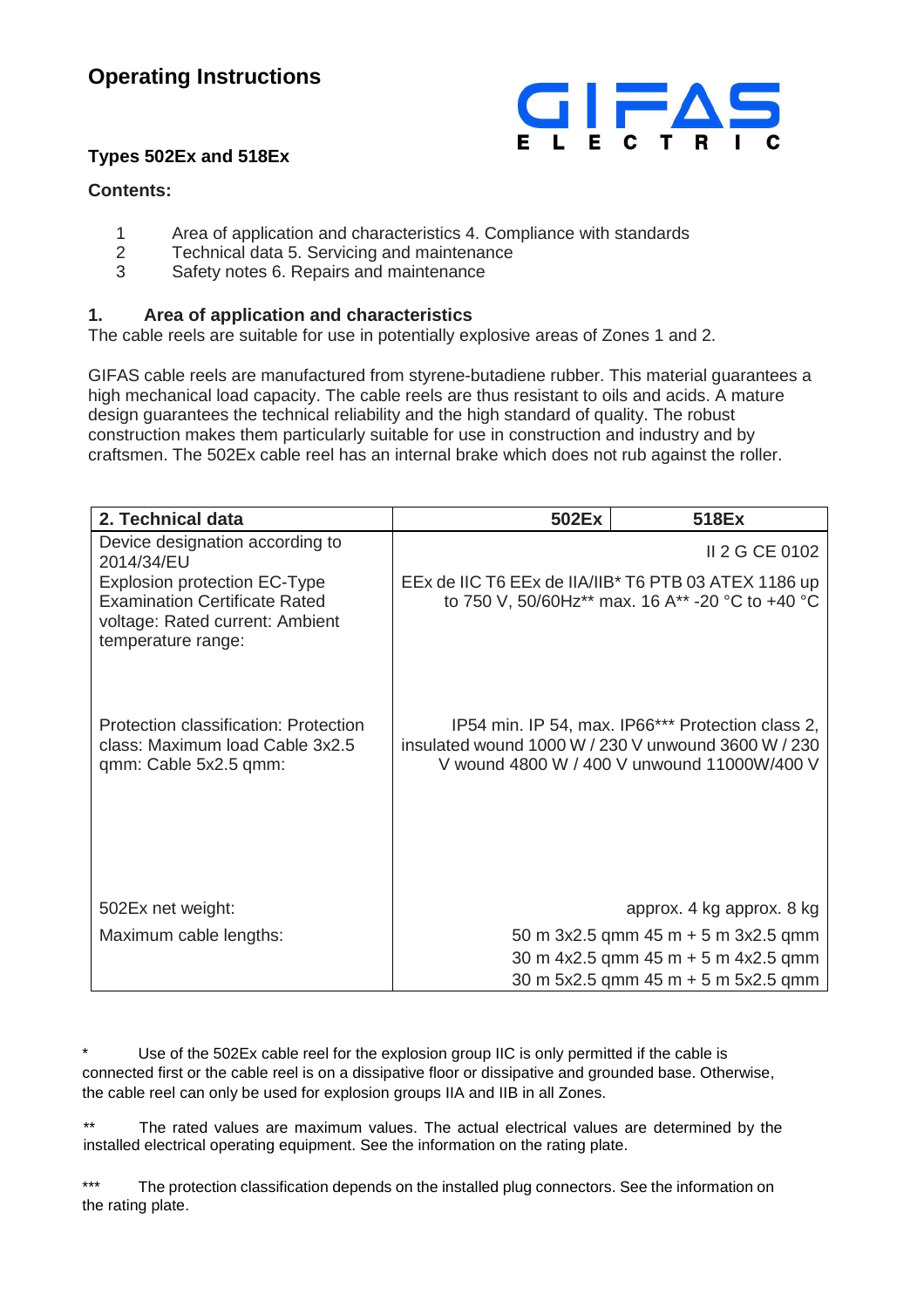## **Operating Instructions**

**Explosion protected cable reels** 

## **Types 502Ex and 518Ex**



### **3. Safety notes**

The labels on the cable reels must be read without fail before use.

The 502Ex and 518Ex cable reels are not suitable for the Zones 0, 20, 21 and 22.

The temperature classes and types of ignition protection information on the equipment must be taken account of. In order to avoid unauthorised heating of the cables, particularly in the wound state, the maximum loads stated must not be exceeded (see also "Technical data" and the markings on the cable reel.

Use of the 502Ex cable reel for the explosion group IIC is only permitted if the cable is connected first or the cable reel is on a dissipative floor or dissipative and grounded base. Otherwise, the cable reel can only be used for explosion groups IIA and IIB in all Zones.

No modifications, attachments or conversions to the cable reels must be made. The cable reels must only be used in undamaged condition.

Observe the national safety and accident prevention regulations.

### **4. Compliance with standards**

The fundamental health and safety requirements are satisfied by compliance of the cable reels with EN 50014:1997+A1+A2, EN 50018:2000 and EN 5019:2000. The cable reels also conform with the European Council Directive 2014/34/EU: Equipment and Protection Systems Intended for Use in Potentially Explosive Atmospheres. The cable reels are manufactured and tested according to the state of the art in accordance with the manufacturer standards DIN EN 60309:2000, DIN EN 61242:1997 and DIN EN 61316:2000. The GIFAS W. J. Gröninger ELECTRIC GmbH quality management system complies with DIN EN ISO 9001:2000.

### **5. Servicing and maintenance**

The applicable national regulations in force must be complied with for the servicing and maintenance of electric operating equipment in potentially explosive areas. For example, in Germany these are BetrSichV (Industrial Safety Regulations) or VDE 0105 Part 9.

It must be ensured that the 502Ex cable reel is free of electrical current and voltage before opening. The required maintenance intervals and repeat tests must be observed by the operator. If it is discovered during maintenance that the plug connections, roller or front covers are damaged, the cable reel must be returned to GIFAS for repair.

**Cable reel modifications or changes are not permitted.**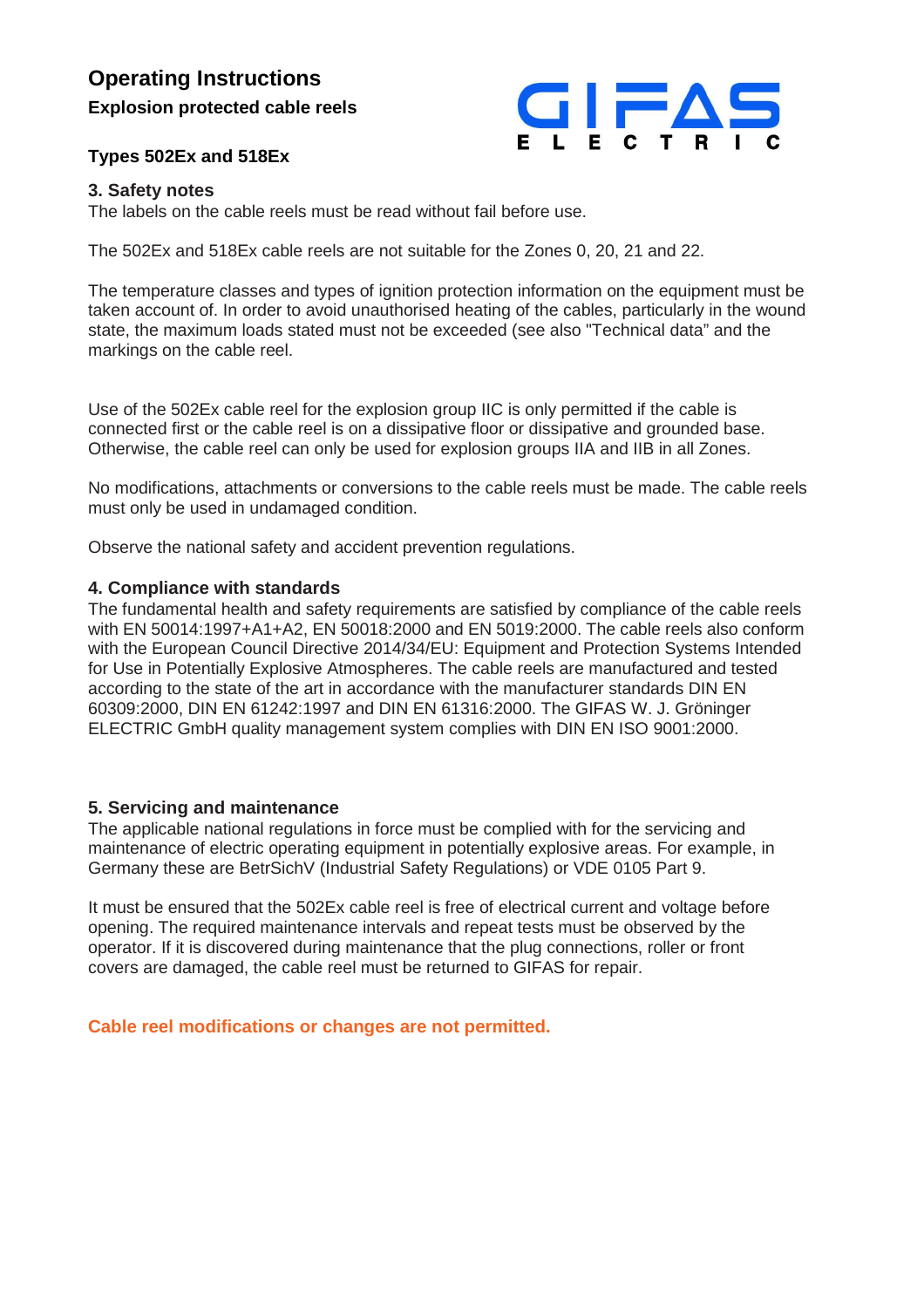## **Operating Instructions**

**Explosion protected cable reels** 



## **Types 502Ex and 518Ex**

## **6. Repairs and maintenance**

Only original parts from GIFAS must be used for repairs and maintenance. Repairs or maintenance which concern explosion protection must only be performed by GIFAS or a qualified electrician. This electrician must be familiar with and take account of the relevant standards concerning explosion protection.

All repairs or maintenance must be carried out in compliance with the national regulations.

## **7. Accessories**



 Trolley for the cable reel Base frame for the plug socket for the 518Ex cable reel

**GIFAS ELECTRIC GmbH – Borsigstr. 9, 41469 Neuss-Norf Telephone 02137 / 105-0, Fax 02137 / 105-230 – http://www.gifas.de Certified according to ISO 9001 and ISO 14001**